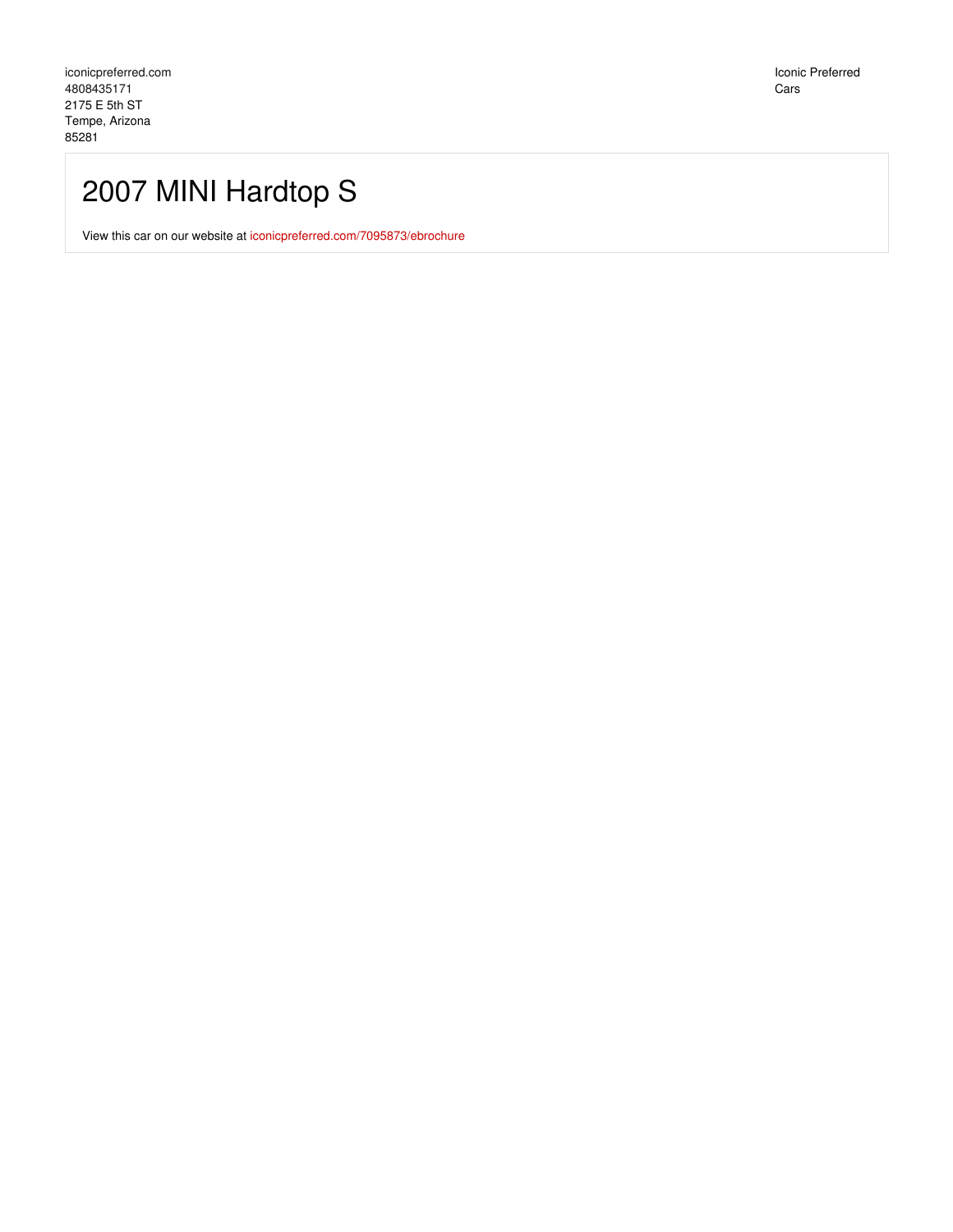

# Our Price **\$8,919**

# **Specifications:**

| Year:             | 2007                                                |  |
|-------------------|-----------------------------------------------------|--|
| VIN:              | WMWMF735X7TT86545                                   |  |
| Make:             | <b>MINI</b>                                         |  |
| Stock:            | T86545                                              |  |
| Model/Trim:       | Hardtop S                                           |  |
| <b>Condition:</b> | Pre-Owned                                           |  |
| Body:             | Coupe                                               |  |
| <b>Exterior:</b>  | <b>Mellow Yellow</b>                                |  |
| Engine:           | 1.6L OHC turbocharged 16-valve 14 engine            |  |
| Interior:         | Carbon Black Leather                                |  |
| Transmission:     | <b>6-SPEED MANUAL GETRAG</b><br><b>TRANSMISSION</b> |  |
| Mileage:          | 82,267                                              |  |
| Drivetrain:       | <b>Front Wheel Drive</b>                            |  |
| Economy:          | City 27 / Highway 34                                |  |

PLEASE CALL OR TEXT 480-843-5171 FOR APPOINTMENT. INCLUDES AN ARMOR SHEILD 50/50 GUARANTEE. THIS 2007 MINI COOPER S COUPE HAS A CERTIFIED CLEAN VEHICLE HISTORY REPORT AND HAS BEEN FULLY INSPECTED & RECONDITIONED FOR YOUR CONVENIENCE. WE MAKE THE EFFORT TO INSURE ALL OUR INVENTORY LOOK FLAWLESS, SO WHEN YOU WALK IN TO OUR SHOWROOM YOU WILL BE LOOKING AT THE MOST BEAUTIFUL CAR IN THE MARKET. THIS CAR HAS HAD A CONCOURSE DETAIL, PAINT RESTORATION, DING / DENT REMOVAL AND LEATHER RECONDITIONING. WE SPEND THE TIME AND MONEY TO INCREASE AND HELP PRESERVE THE VALUE OF YOUR NEXT VEHICLE. THIS SUPERCHARGED MINI IS LOADED UP WITH GREAT FEATURES LIKE PUNCH LEATHER SEAT TRIM, DUAL PANE PANORAMIC MOON ROOF, CLIMATE CONTROL, MELLOW YELLOW INTERIOR COLOR ACCENTS, 17" CUSTOM SPORT ALLOY WHEELS AND A PREMIUM AUDIO SYSTEM THAT ROCKS. COME DOWN TO OUR ALL INDOOR AND CLIMATE CONTROLLED SHOWROOM TODAY LOCATED IN SUNNY TEMPE, ARIZONA AND SEE FOR YOURSELF. PLEASE CALL OR TEXT (480)843-5171 FOR APPOINTMENT. THIS LOW ADVERTISED PRICE IS AN INTERNET CASH SPECIAL, CUSTOM TAILORED FINANCING IS AVAILABLE. WE OFFER KELLY BLUE BOOK FAIR TRADE-IN VALUE ON MOST TRADES, HONEST AND FRIENDLY STAFF, 3 MONTH 3,000 MILE GUARANTEE AND DISCOUNTED PARTS & SERVICE FOR ALL CUSTOMERS. ARE YOU TIRED OF LOOKING AT CARS OTHER DEALERS ADVERTISE AS PERFECT CONDITION AND COME TO FIND OUT THEY ARE NOT WHAT YOU EXPECTED? YOU NEED TO SEE THE INVENTORY AT ICONIC PREFERRED CARS. WE TAKE PRIDE IN STOCKING THE CLEANEST CARS AT COMPETITIVE PRICES. ICONIC PREFERRED CARS SERVING AZ FOR OVER 25 YEARS. "IF I WOULDN'T PARK IT IN MY OWN GARAGE, YOU BET YOU WON'T FIND IT AT MY DEALERSHIP".

WWW.ICONICPREFERRED.COM, \*WHITE GLOVE DELIVERY IS SUBJECT TO A \$199.00 OR MORE FEE DEPENDENT ON DELIVERY DISTANCE.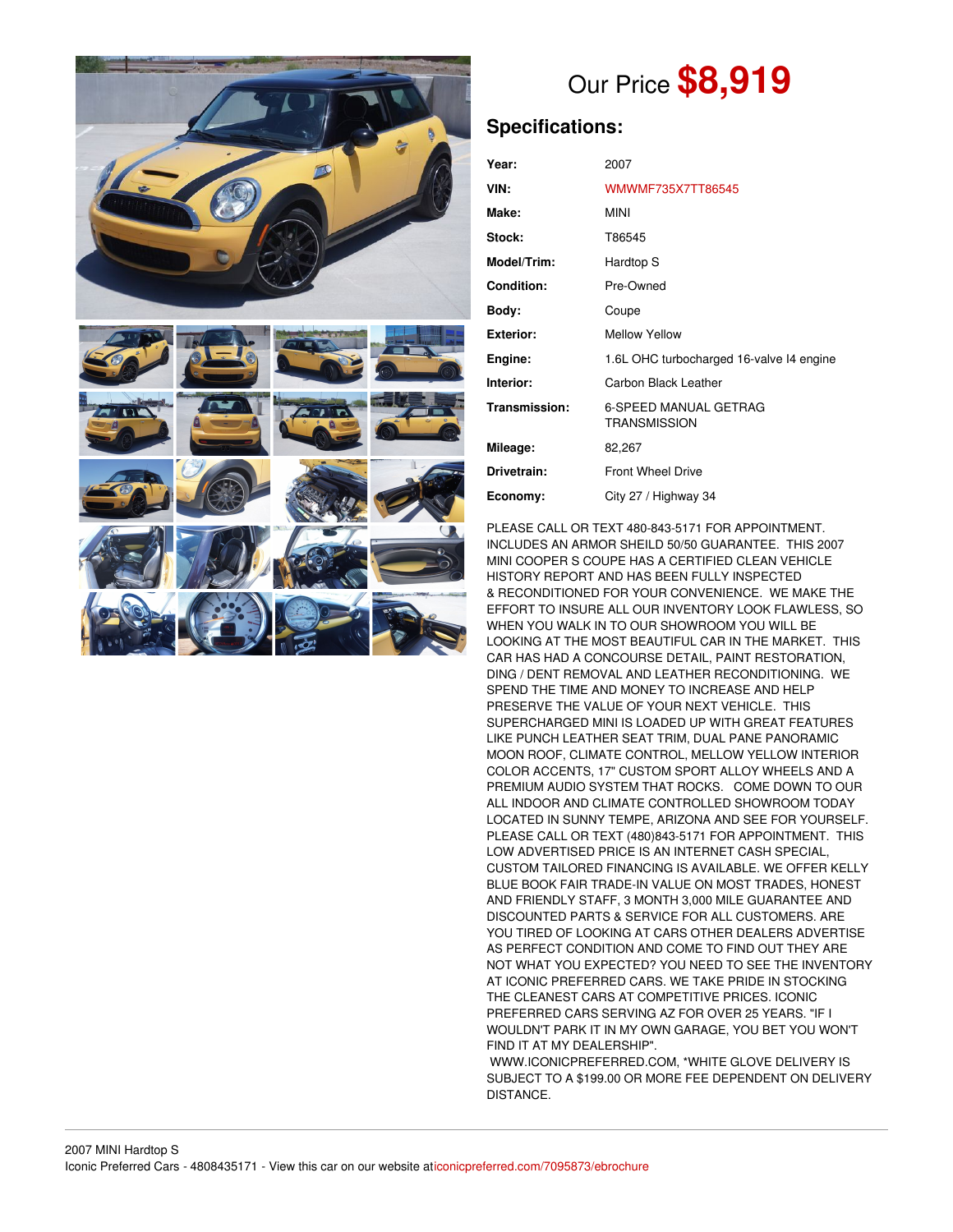

#### 2007 MINI Hardtop S

Iconic Preferred Cars - 4808435171 - View this car on our website a[ticonicpreferred.com/7095873/ebrochure](https://iconicpreferred.com/vehicle/7095873/2007-mini-hardtop-s-tempe-arizona-85281/7095873/ebrochure)

## **Installed Options**

#### **Interior**

- (1) rear cup holder- (4) cargo tie-downs in luggage compartment
- 12V auxiliary pwr outlet in luggage compartment
- 2-spoke leather tilt/telescopic steering wheel- 50/50 split-folding rear bench seat
- AM/FM stereo w/CD player-inc: (6) speakers, CD changer preparation, auxiliary input jack, auto speed volume control
- Air conditioning w/pollen micro-filter & air recirculation Aluminum alloy foot pedals
- Brake pad wear monitor- Center console-inc: storage compartment, (2) cup holders
- Central locking system-inc: fuel filler cap release- Checkered interior trim finishers
- Chrome-plated door handles- Climate controlled glove box
- Color-adjustable ambient lighting- Door panel storage pockets- Engine immobilizer
- Flat tire monitor- Front seatback storage nets
- Front sun visors w/illuminated vanity mirrors
- Instrumentation-inc: tachometer, center-mounted speedometer w/digital "actual speed" indication, date/time, trip odometer, engine oil level indicator
- Leatherette front sport bucket seats-inc: manual seat adjustment, seat height adjustment, seatback easy-entry
- Lighting-inc: front map/reading, front footwell, luggage compartment
- Metal-look door sill finishers- Mobile phone prewire \*Late Availability\*
- On-board computer-inc: outside temp, average fuel consumption & speed
- Pre-wiring for alarm system- Pwr locks
- Pwr windows-inc: one-touch auto-down, automatic window lowering when door is opened
- Rear window defogger
- Remote keyless entry-inc: central locking open/close, liftgate unlock feature
- Roof-mounted grab handles- Side sun visor for driver
- Silver bezels around instrumentation & front HVAC vents
- Sport button w/accelerator & steering programs- Stainless steel driver footrest

### **Exterior**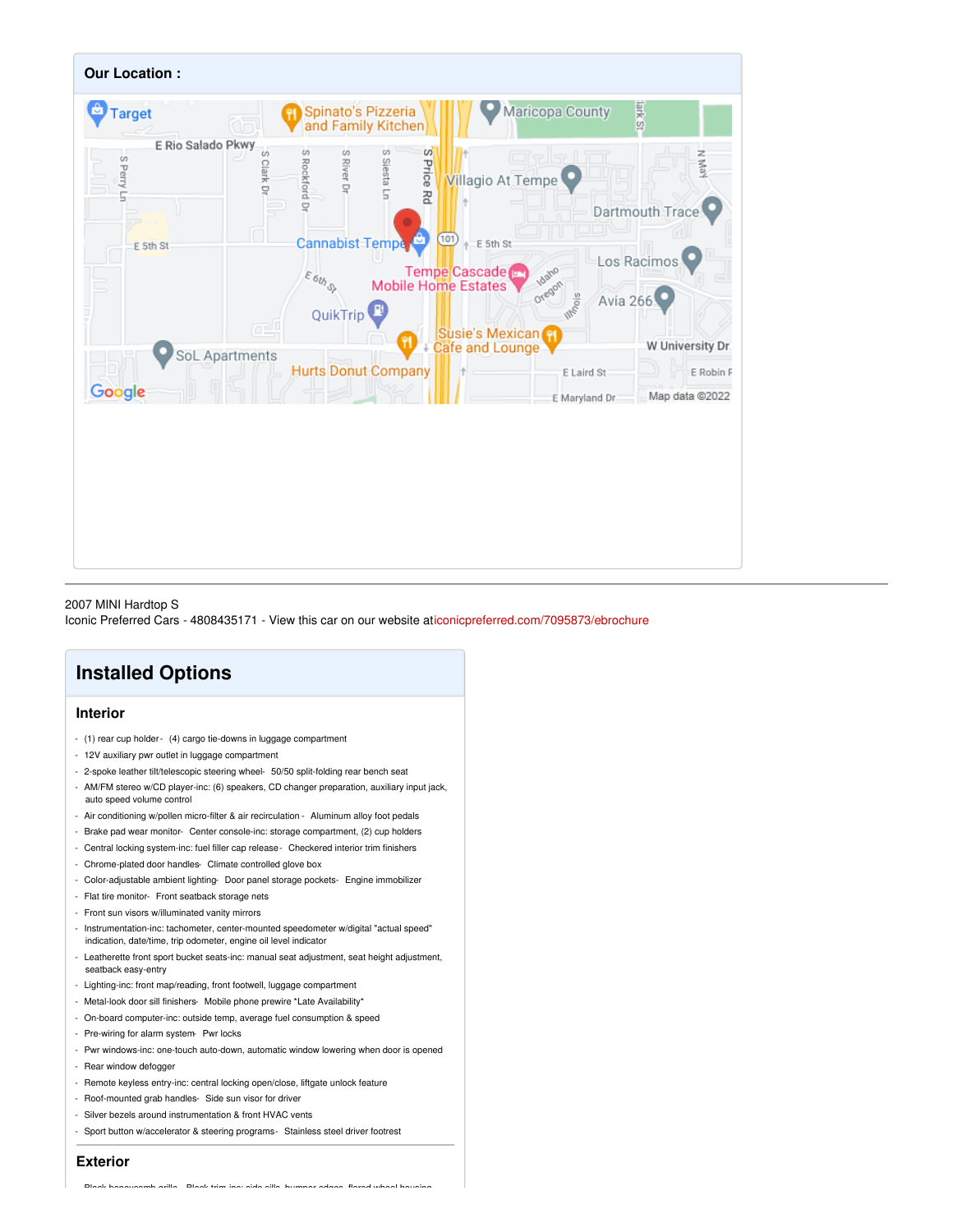- Black honeycomb grille- Black trim-inc: side sills, bumper edges, flared wheel housing
- Body-color bumpers- Body-color pwr mirrors- Body-color tailgate handle
- Chrome bezels-inc: rear lights, headlights- Chrome fuel filler cap cover
- Chrome-plated handles- Chrome-plated side air inlets w/"S" lettering & white indicators
- Chrome-plated window trim- Front fog lamps
- Halogen headlights-inc: follow-me-home function, daytime driving function
- Heat insulated green glass- Hood scoop air intake
- Intermittent auto rear window wiper w/washer jet Rear fog lamp preparation
- Rear roof spoiler- Speed-sensitive front intermittent windshield wipers

#### **Safety**

- (1) rear cup holder- (4) cargo tie-downs in luggage compartment
- 12V auxiliary pwr outlet in luggage compartment
- 2-spoke leather tilt/telescopic steering wheel- 50/50 split-folding rear bench seat
- AM/FM stereo w/CD player-inc: (6) speakers, CD changer preparation, auxiliary input jack, auto speed volume control
- Air conditioning w/pollen micro-filter & air recirculation Aluminum alloy foot pedals
- Brake pad wear monitor- Center console-inc: storage compartment, (2) cup holders
- Central locking system-inc: fuel filler cap release- Checkered interior trim finishers
- Chrome-plated door handles- Climate controlled glove box
- Color-adjustable ambient lighting- Door panel storage pockets- Engine immobilizer
- Flat tire monitor- Front seatback storage nets
- Front sun visors w/illuminated vanity mirrors
- Instrumentation-inc: tachometer, center-mounted speedometer w/digital "actual speed" indication, date/time, trip odometer, engine oil level indicator
- Leatherette front sport bucket seats-inc: manual seat adjustment, seat height adjustment, seatback easy-entry
- Lighting-inc: front map/reading, front footwell, luggage compartment
- Metal-look door sill finishers- Mobile phone prewire \*Late Availability\*
- On-board computer-inc: outside temp, average fuel consumption & speed
- Pre-wiring for alarm system- Pwr locks
- Pwr windows-inc: one-touch auto-down, automatic window lowering when door is opened
- Rear window defogger
- Remote keyless entry-inc: central locking open/close, liftgate unlock feature
- Roof-mounted grab handles- Side sun visor for driver
- Silver bezels around instrumentation & front HVAC vents
- Sport button w/accelerator & steering programs- Stainless steel driver footrest

#### **Mechanical**

- 1.6L OHC turbocharged 16-valve I4 engine 16" x 6.5" S-Winder alloy wheels
- 4-wheel anti-lock brakes (ABS)- 6-speed manual Getrag transmission w/OD- Car jack
- Chrome fuel filler cap- Cornering brake control (CBC)- Dynamic brake control
- Electric engine-speed-sensitive pwr rack & pinion steering
- Electronic brake force distribution (EBD)- Engine start/stop button- Front wheel drive
- Front/rear stabilizer bar- Fully electronic throttle control
- MacPherson independent front suspension w/single-joint spring-strut front axle
- Multi-link rear suspension w/multiple-control-arm rear axle
- P195/55VR16 performance tires- Traction control w/automatic stability control (ASC)
- Twin-pipe exhaust system-inc: (2) rear silencers, chrome covers
- Ventilated front & solid rear disc brakes w/vacuum booster

## **Option Packages**

## **Factory Installed Packages**

6-SPEED MANUAL GETRAG **TRANSMISSION** 

-

-

-

-

\$1,300 AERODYNAMIC KIT

\$400 ALARM SYSTEM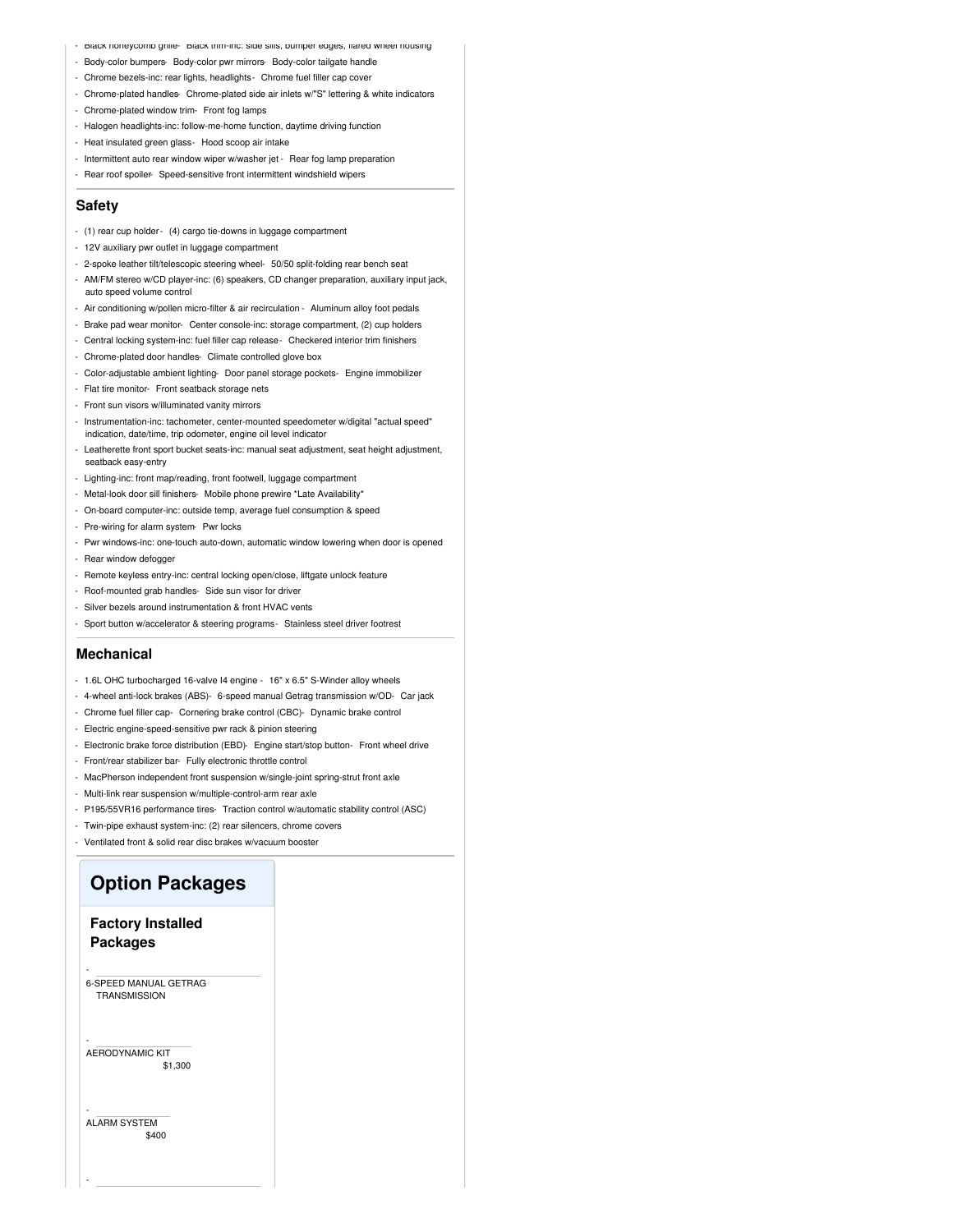| <b>AUDIO PKG</b><br>-inc: hi-fi sound system, SIRIUS<br>\$1,400<br>satellite radio, high definition<br>radio                                                                                                                |
|-----------------------------------------------------------------------------------------------------------------------------------------------------------------------------------------------------------------------------|
| AUTOMATIC AIR CONDITIONING<br>-inc: active carbon particle filter<br>\$300                                                                                                                                                  |
| <b>BLACK BONNET STRIPES</b><br>\$100                                                                                                                                                                                        |
| <b>BLUETOOTH MOBILE PHONE</b><br>PREPARATION<br>-inc: center armrest<br>\$600                                                                                                                                               |
| <b>CENTER ARMREST</b><br>\$200                                                                                                                                                                                              |
| <b>COLD WEATHER PKG</b><br>-inc: heated front seats, heated<br>\$300                                                                                                                                                        |
| washer jets & heated mirrors<br>COLOR LINE MELLOW YELLOW                                                                                                                                                                    |
| \$200                                                                                                                                                                                                                       |
| <b>CONVENIENCE PKG</b><br>-inc: universal garage door<br>\$1,400<br>opener, keyless go comfort<br>access, auto-dimming rearview<br>mirror, center armrest, rain<br>sensor & auto headlights,<br>Bluetooth mobile phone prep |
|                                                                                                                                                                                                                             |
| DUAL PANE PANORAMIC PWR<br><b>SUNROOF</b><br>\$850                                                                                                                                                                          |
| DYNAMIC STABILITY CONTROL (DSC)<br>\$500                                                                                                                                                                                    |
| ENGLISH OAK INTERIOR TRIM<br>\$300                                                                                                                                                                                          |
| HI-FI SOUND SYSTEM<br>\$550                                                                                                                                                                                                 |
| LIMITED SLIP DIFFERENTIAL<br>\$500                                                                                                                                                                                          |
| PREMIUM PKG<br>-inc: panoramic pwr sunroof, auto<br>\$1,400<br>climate control, sport wood<br>multi-function steering wheel<br>w/cruise control or sport leather<br>multi-function steering wheel<br>w/cruise control       |
| SPORT LEATHER MULTI-FUNCTION<br>STEERING WHEEL                                                                                                                                                                              |
| -inc: cruise control, audio controls<br>\$550                                                                                                                                                                               |

 $\mathbf{L}$